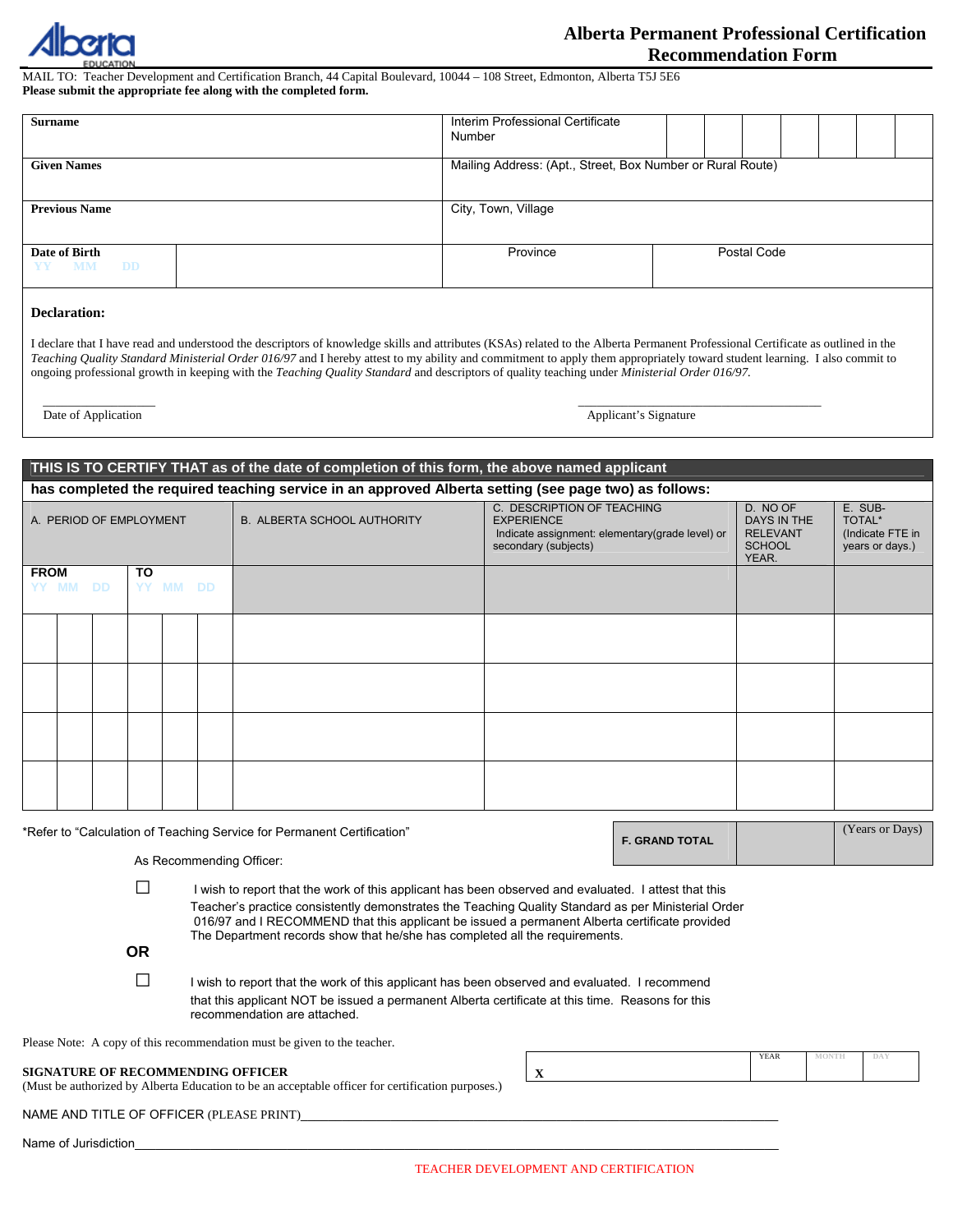TEACHER DEVELOPMENT AND CERTIFICATION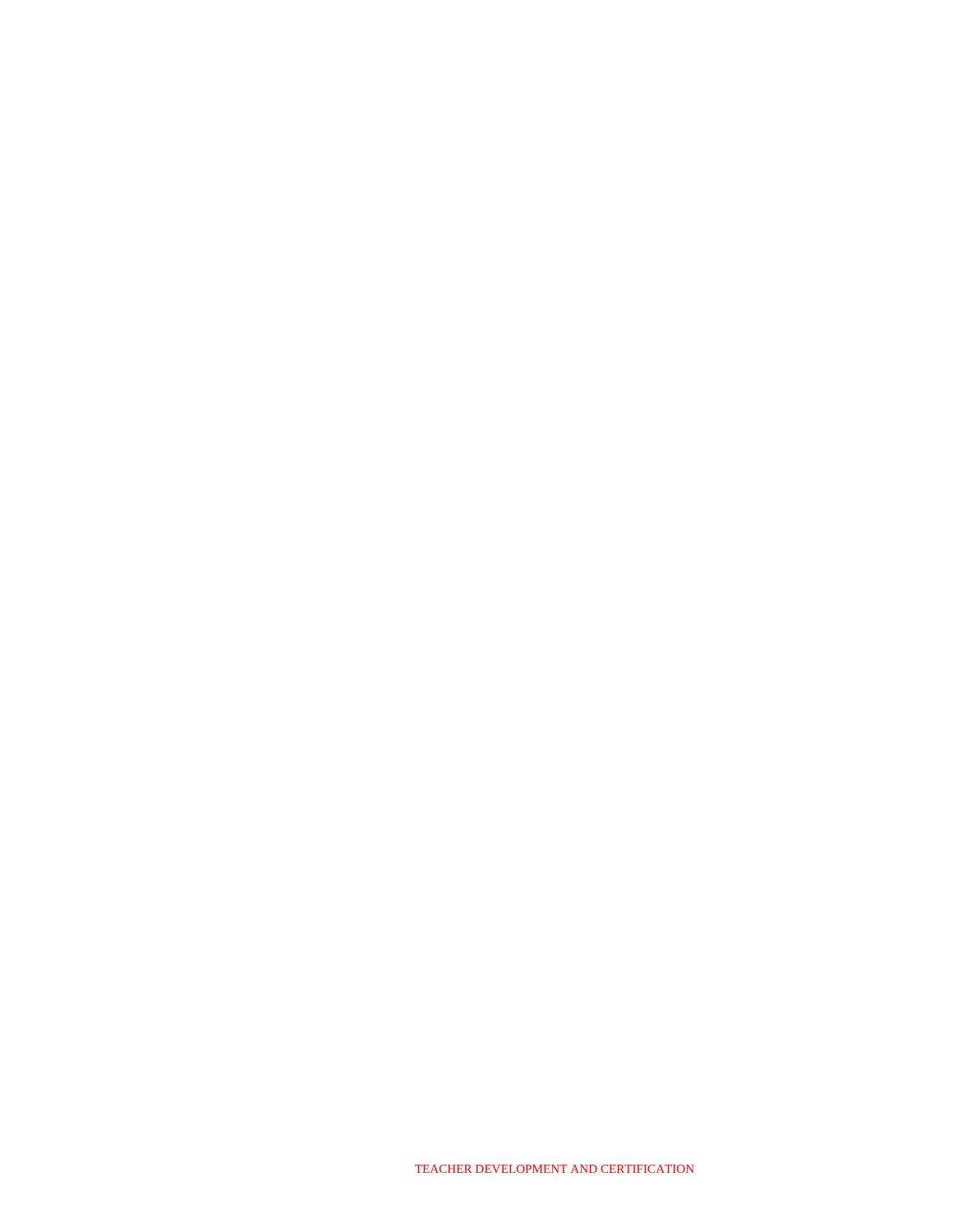- 1. The Certification of Teachers Regulation states that a teacher must have taught for the equivalent of two school years as defined by section 56 of the *School Act,* while holding valid Alberta teaching authority.
- 2. Acceptable officers (section 3 of the Certification of Teachers Regulation) are required to indicate in years, teaching experience for teachers who have been employed on a full- or part-time, ongoing basis by an Alberta school authority (e.g. school board, charter school board, an accredited private school, or and Early Childhood Services private operator).
- 3. Teachers who are not in full- or part-time, ongoing teaching positions, but provide remunerated teaching service, must have completed two full school years\* of teaching service to be eligible for permanent certification.
- 4. Acceptable officers are required to calculate days and years of teaching service in such a way that time accrued can be equated to the length of the teaching day and the teaching year generally required of teachers employed by school jurisdictions.
- 5. Acceptable officers are required to acknowledge previous full- or part-time teaching completed by the applicant in another school jurisdiction, a charter school, an accredited private school, or a private Early Childhood Services centre in calculating the equivalent of two years of teaching experience.
- 6. Teachers are required to provide evidence of prior teaching service to the recommending officer.
- 7. An applicant for the Permanent Professional Certificate must hold an interim teaching certificate at the point of being recommended, and only experience accumulated while holding a valid Alberta Interim Professional Certificate may be considered.

Please Note: Experience while holding a Temporary Letter of Authority preceding the issuance of the Interim Professional Certificate may be considered for the purposes of calculating eligibility for the permanent certificate.

\* a full school year constitutes the number of the days of school operation under section 56(1)(b) of the *School Act.*